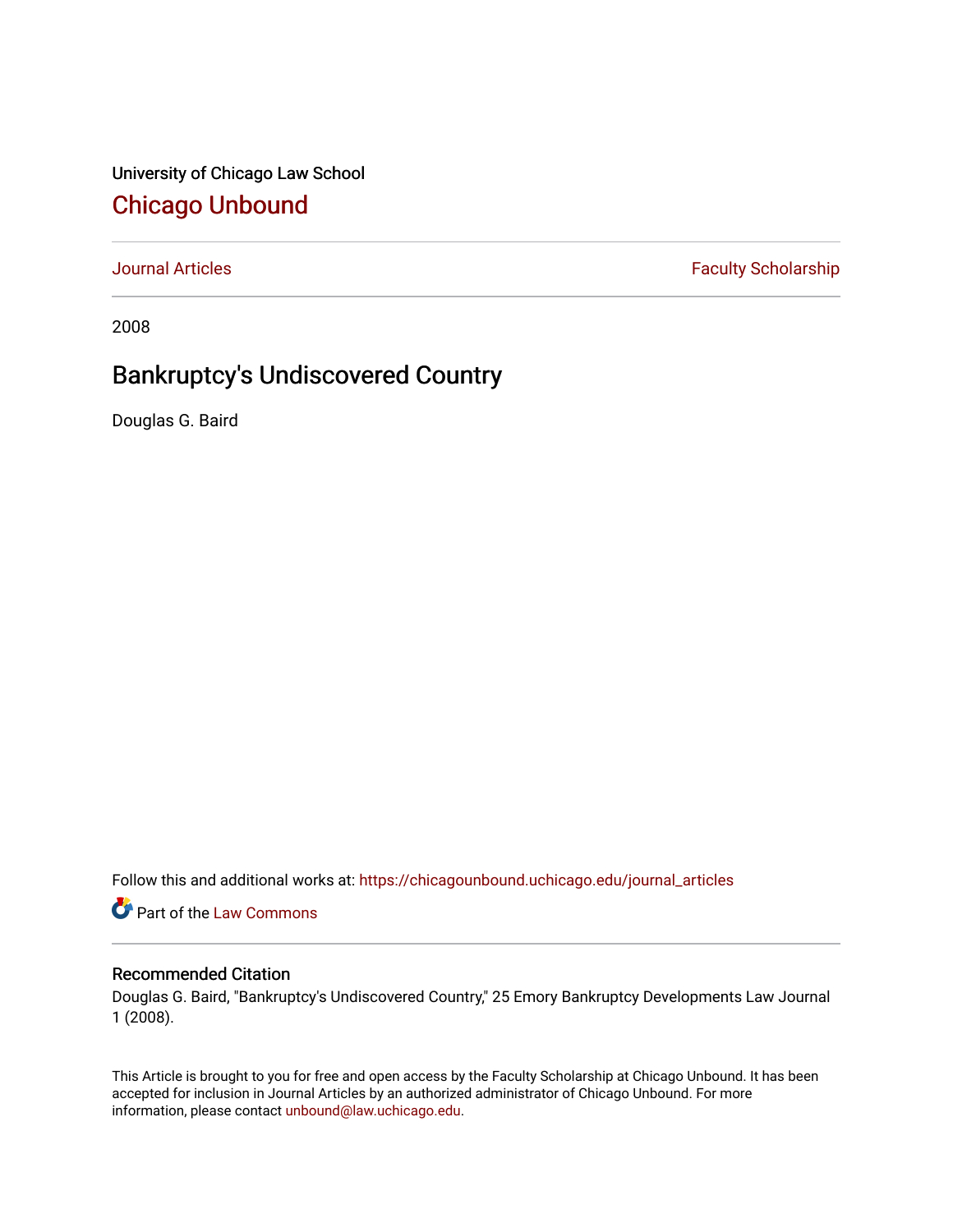# ACCEPTANCE REMARKS

# BANKRUPTCY'S UNDISCOVERED COUNTRY

## *Douglas G. Baird\**

Tonight I shall talk about bankruptcy's past and its future. In doing this, I want to reconcile insights from two of our country's greatest philosophers. First, remember what Harry Truman told us:

*The only thing new in the world is the history you don't know.*

But there is also Yogi Berra:

*The future ain't what it used to be?*

To meet the challenges of the future, we must always look to the lessons of the past. The genius of our bankruptcy law lies in its ability to adapt itself to changing circumstances while respecting its two core principles: The fresh start for the honest but unfortunate individual debtor, and a second chance for a financially troubled, but fundamentally sound company to make it in the marketplace. To make sure we continue to do this, we must confront squarely an enormous challenge: The dramatic innovations in finance in recent years.

Individuals and corporations today can access capital in ways scarcely imaginable only a few years ago. When I was young, if you wanted credit, you had to put on a suit, go to your local bank, and fill out paperwork in front of an officious bank officer. Today, almost anyone can float securitized debt on global capital markets. Indeed, you can enter this market even if all you want to do is cover the purchase of a single cup of coffee at Starbucks. Just use a credit card. The financial revolution that has made this and much more

Harry A. Bigelow Distinguished Service Professor of Law, University of Chicago Law School. These remarks were given at the *Emory Bankruptcy Developments Journal* annual banquet on March 27. 2008. I am grateful to the students of the *Journal* and most especially to Morris Maeey who gave me a warm and gracious introduction. Morris has long been one of the great leaders of our profession and an exemplar of a person who has lived long and well in the law.

<sup>&</sup>lt;sup>1</sup> MERLE MILLER, PLAIN SPEAKING: AN ORAL BIOGRAPHY OF HARRY S. TRUMAN 26 (1974).

<sup>&</sup>lt;sup>2</sup> See Yogi Berra Official Web Site, http://www.yogiberra.com/yogi-isms.html (last visited Oct. 4, 2008).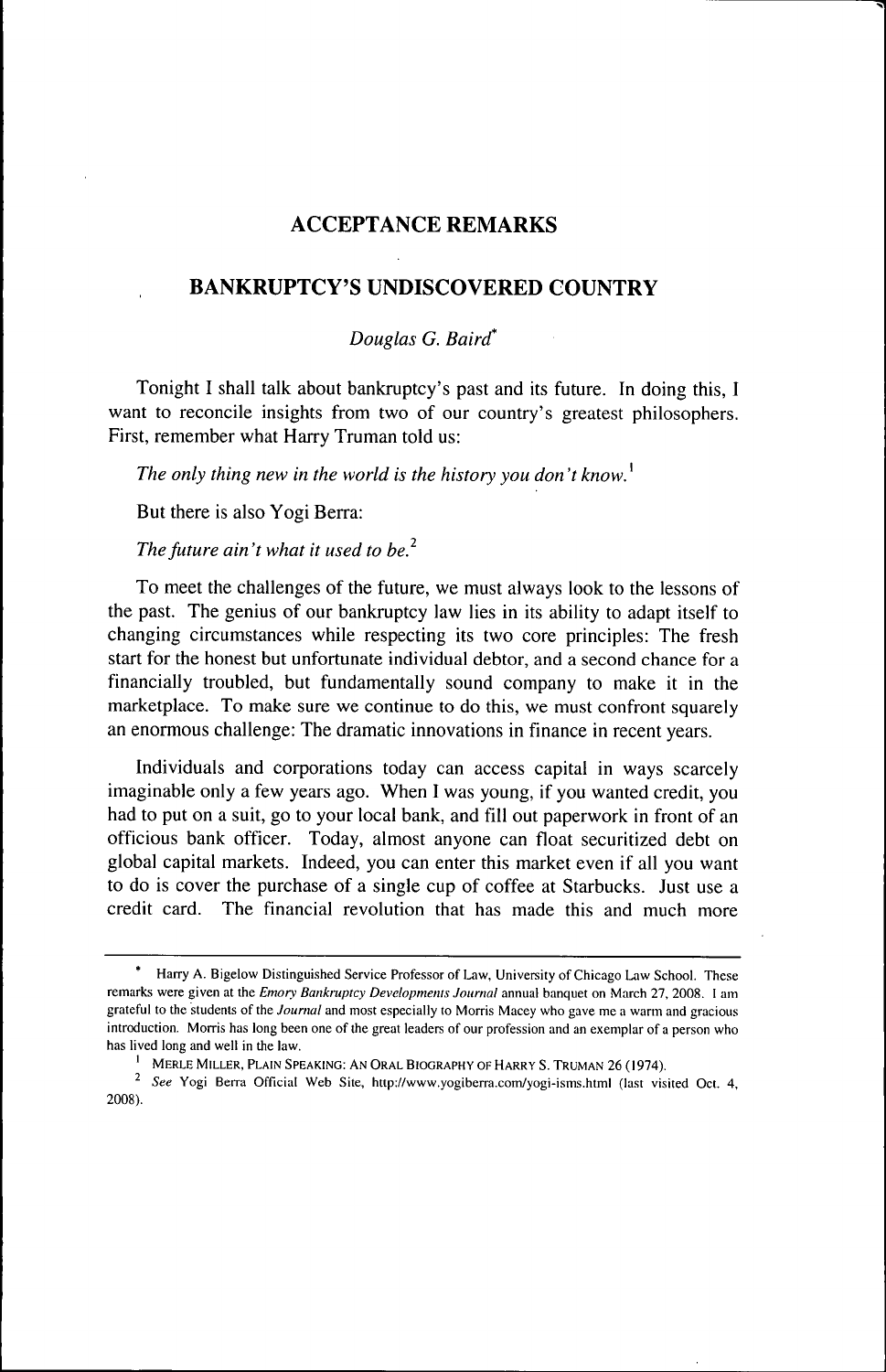possible is, over the long term, likely a good thing, but our job as bankruptcy lawyers will be in treating the casualties of this revolution, and there are going to be a lot of them.

#### I. CONSUMER DEBT, TECHNOLOGY, AND THE AMERICAN DREAM

Let us start with consumer bankruptcies.<sup>3</sup> The number of bankruptcy cases doubled during the 1990s, but this is part of a much longer trend. The number of consumer bankruptcies also tripled in the 1950s, almost doubled in the 1960s, and tripled again during the 1980s. Only in the 1970s, a period marked by double-digit inflation, did the rate remain relatively flat. There is a simple explanation for this change: People are borrowing more—much more. The level of consumer debt has increased almost continuously from 1945, when it stood at \$5.7 billion, until the present day, when it approaches \$2 trillion.<sup>4</sup>

Default and bankruptcy are the inevitable consequences of borrowing. Holding everything else constant, as consumers borrow more, defaults increase, and bankruptcy fllings rise. To state the obvious, we have more bankruptcies today because we have more debt. If there are no cars, there are no car accidents. If there is no debt, there is no bankruptcy. You increase the number of cars, and you get more accidents. You increase the amount of debt, and you get more bankruptcy.

A single engine is driving much of the change—and this returns me to my principal theme for the evening. Over the past sixty years, financial innovation has continuously transformed the consumer lending industry. It has become easier to borrow.

You lower the costs of borrowing, and people borrow more. This is a basic principle of economics: You make something cheaper, and demand for it increases. CDOs and all the exotic stuff you read about in the *Wall Street Journal* were dreamt up by a handful of investment bankers over Chinese food. $<sup>5</sup>$  They are merely the latest innovations that make consumer credit ever</sup> more available.

<sup>&</sup>lt;sup>3</sup> This part of the paper draws on observations I made in Douglas G. Baird, *Technology, Information*, *and Bankruptcy,* 2007 U. ILL. L. REV. 305.

<sup>&</sup>quot;• *See* LENDOL CALDER, FINANCING THE AMERICAN DREAM: A CULTURAL HISTORY OF CONSUMER CREDIT 291 (1999).

<sup>^</sup> *See* Mark Pittman, *Subprime Securities Market Began as 'Group of 5' Over Chinese,* BLOOMBERG NEWS, Dec. 17, 2007, http://www.bloomberg.com/apps/news?pid=newsarchive&sid=aA6YCIxKUoek.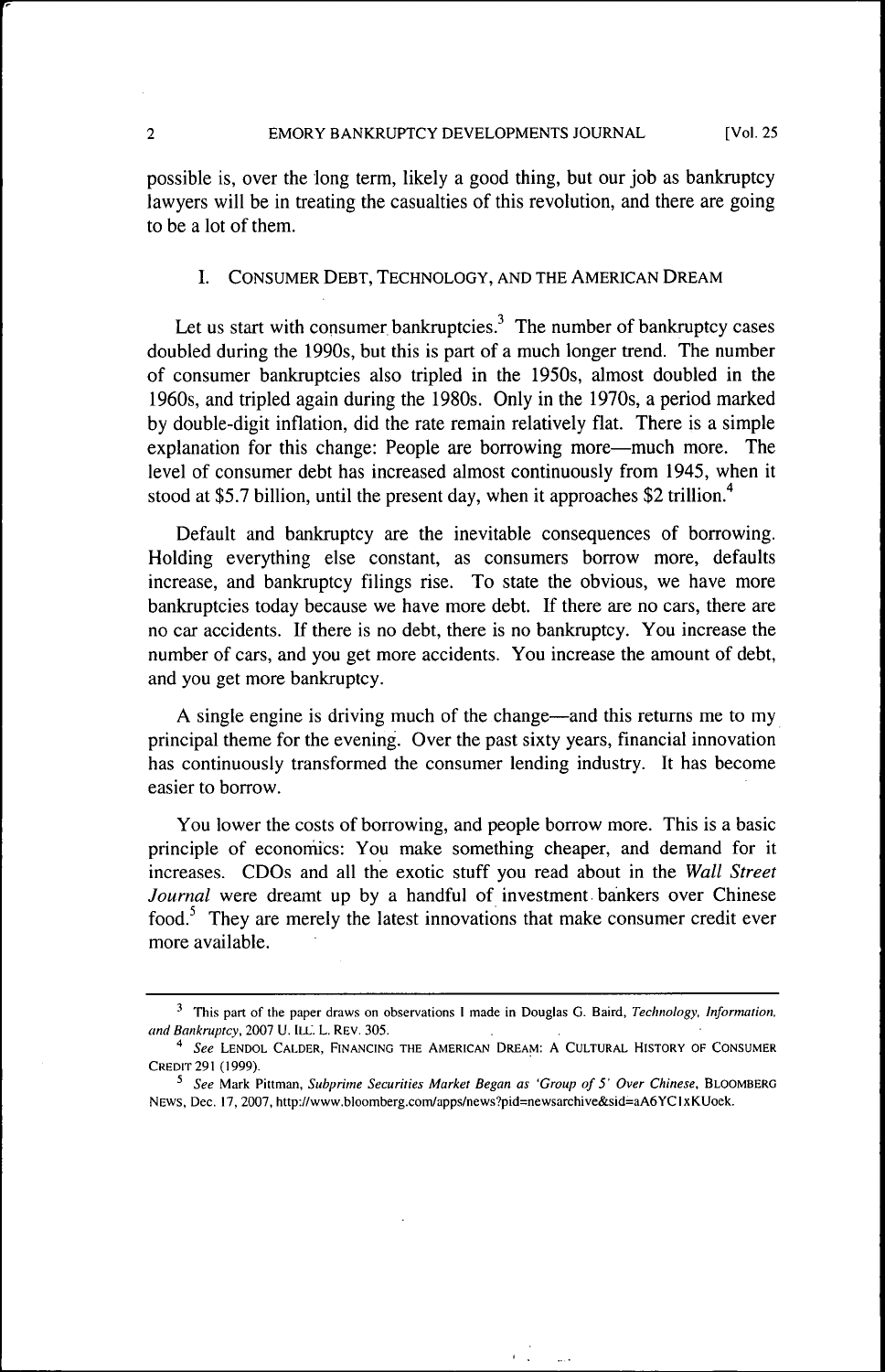When people point to the huge rise in consumer debt as a cause for concern, their focus is usually on borrowing against future earnings to finance present consumption. Borrowing against future earnings to pay for present consumption on a large scale is a relatively recent phenomenon. My parents' generation, brought up during the Depression, would never dream of such a thing. In 1970, fewer than one in five American households had a credit card; now almost three households in four do. In 1970, credit card debt represented four percent of consumer borrowing; by 2002, it was forty-two percent.<sup>6</sup> American households today hold *untapped* credit lines worth more than \$4 trillion. $<sup>7</sup>$ </sup>

Technology allows credit decisions to be made automatically with respect to ever smaller transactions. For many individuals—indeed now for the vast majority—the decision to smooth consumption is entirely a matter of personal choice. The markets have become incredibly liquid. Worry especially about overuse of this type of debt brought us BAPCPA. Such borrowing, however, is not necessarily bad.

Many of you have almost no current income but can anticipate, with considerable confidence, substantial future earnings. You will maximize your happiness over the course of your lives by consuming today against future income. You will make lots of money when you are fifty, but let's face it: By the time you are fifty, your life is over. The hormones are gone; you don't have fun anymore. Pizza and beer taste better at twenty-five than it ever will again. And so too for life's other pleasures. Borrow today from the person you will be when you are fifty. You might as well enjoy yourself now before it is too late.

But focusing on consumer debt distracts us from a bigger issue. Home mortgages represent more than seventy percent of all household debt. Living in one's own home is an integral part of the American Dream, and promoting home ownership has been for many years a widely lauded govemment policy. Home ownership, however, brings debt with it as surely as night follows day. In 1940, about forty-four percent of households owned their homes. In 2000, about sixty-six percent did. Moreover, the value of the houses has quadrupled

<sup>\*</sup> *See* WENDY EDELBERG, RISK-BASED PRICING OF INTEREST RATES IN HOUSEHOLD LOAN MARKETS 5 (Dec. 5, 2003), http://www.federalreserve.gov/pubs/feds/2003/200362/200362pap.pdf.

 $^{\prime}$  David S. Evans & Richard Schmalensee, Paying with Plastic: The Digital Revolution in BUYING AND BORROWING 89 (2d ed. 2005).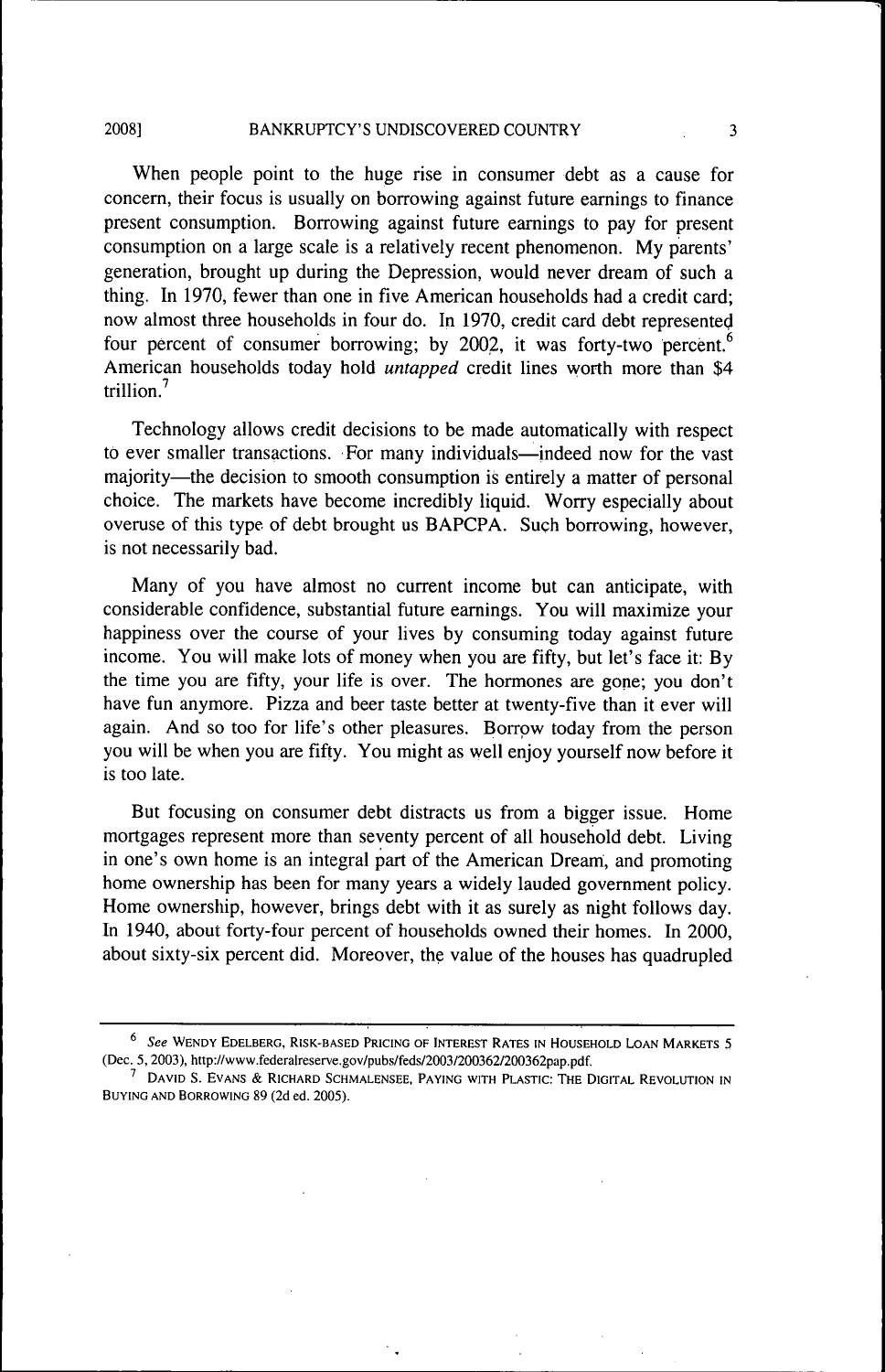since  $1940$ .<sup>8</sup> Another way to see the increasing importance of home ownership is to look at total mortgage debt relative to total household income. It was twenty percent of household income in 1950, forty-six percent in 1980, and seventy-three percent in 2001.<sup>9</sup> And the increase in home ownership—and with it the increase in borrowing to buy homes—has come from those with the highest credit risks.

In the press recently, it has been reported that there is a high level of fraud associated with subprime borrowing.<sup>10</sup> But this should not come as a surprise. History teaches that every time there is a new technology, opportunities open for the unscrupulous, and fraud will follow.<sup>11</sup> We have seen this in bankruptcy before, and we shall see it again. But fraud is not the main event.<sup>12</sup> It is the collapse in housing prices.

We must confront the following hard reality: New technology brought on a dramatic increase in borrowing by individuals who thought housing prices would not fall. The problem, as my colleague Richard Thaler reminds us, is that life is not like *Groundhog Day.* Unlike Bill Murray, we do not get the chance to live the same day (February 2nd) over and over until we finally learn enough to make all our choices perfectly. We do not have the chance to experiment with our own lives. Many important decisions—such as buying a house—are ones we do only a few times in our entire lives. We do not have rehearsals, and, for the most part, we do not have do-overs. $^{13}$ 

We must rely on the experience of others, but this does not help us much when we confront a new market, one in which there are lending opportunities no one has seen before—adjustable rate, low down payment, no doc loans. Experience matters, and this is a place where no one has had enough of it. The

<sup>&</sup>quot; *See* Brian K. Bucks, Arthur B. Kennickell & Kevin B. Moore, *Recent Changes in U.S. Family Finances: Fvidence from ihe 2001 and 2004 Siiirey of Consumer Finances,* FEDERAL RESERVE BULLETIN A32. Table 12 (2006). http://www.federalreserve.gov/pubs/bulletin/2006/financesurvey.pdf.

<sup>&#</sup>x27; *See* Richard K. Green & Susan M. Wächter, *The American Mortgage in Historical and International Context,* 19 J. ECON. PERSP. 93, 93 (Fall 2005).

<sup>&</sup>lt;sup>10</sup> See, e.g., Christopher S. Rubaber, Cases of Mortgage Fraud Up, FBI Says; Bureau Makes Issue a *Priority,* WASH. POST, Mar. 8, 2007, at D4.

<sup>&</sup>lt;sup>11</sup> See, e.g., Cunningham v. Brown, 265 U.S. 1 (1924) (Charles Ponzi defrauds thousands using bogus postal reply coupons.).

 $<sup>12</sup>$  Indeed, as Edward Morrison and I have argued elsewhere, what little evidence exists suggests that the</sup> level of fraud in bankruptcy has been declining. *See* Douglas G. Baird & Edward R. Morrision, *Adversary Proceedings: A Sideshow,* 80 AM. BANKR. L.J. 951 (2006) (challenges to discharge fell from about four percent during the early 1990s to about 1.5 percent in 2002).

<sup>&</sup>lt;sup>13</sup> See Richard H. Thaler, *From Homo Economicus to Homo Sapiens*, 14 J. ECON. PERSP. 133, 135-36 (2000).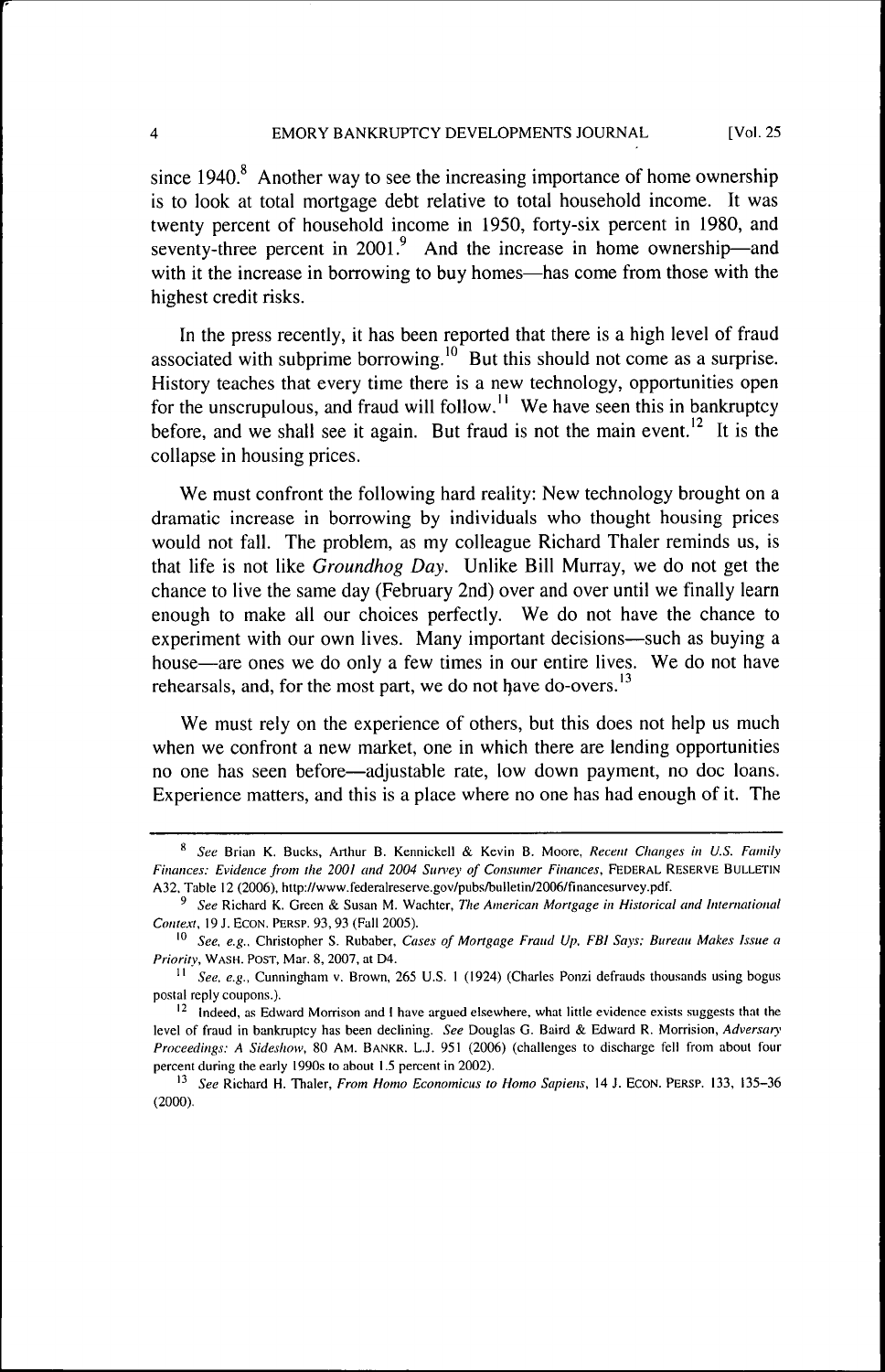decline in housing prices we have seen in the last year is not something we have seen in decades. And even if you knew what happened in the past, you might be misled. There were many disadvantages to the old world, the one in which the mortgage sat in the bank that lent the money in the first place, but it was a simpler world. The relevant documentation was in one place, and if you wanted to restructure the debt, you knew who you had to bargain with. In the new world in which the debt itself is commoditized, the documentation could be anywhere. Foreclosing and proving up your claim is no longer going to be so easy. Moreover, working out a sensible restructuring may no longer be possible if the mortgage has been folded and repackaged multiple times. The costs associated with this restructuring may be a sound rationale for some of the reforms now in Congress. These would make it possible to strip-down home mortgage debt in Chapter 13 like other kinds of debt.<sup>14</sup>

Let us summarize then these observations about financial innovation and what it means for consumer bankruptcy. Home ownership has increased in large part because of financial innovation. The trajectory of change strongly suggests that the next round of consumer bankruptcies may be the worst since the Great Depression, but not because of irresponsible consumer borrowing. In the coming round of bankruptcies, we are going to have hardworking people whose only sin was to try to live the American Dream. Dealing with these honest, but unfortunate debtors will be one of the biggest challenges our consumer bankruptcy law has ever faced.

## II. CHAPTER 11's NEW CHALLENGE

The same financial innovations that we have been discussing in the context of consumer bankruptcies will produce a new wave of challenges for business bankruptcies as well. We have allowed ordinary commercial loans to be sliced and diced and repackaged too. Defaults on these loans remain at record lows, but sooner or later, there will be a day of reckoning. Bankruptcy again can make the best of a bad situation. To get some purchase on this question, it is again useful to look at history.

Every account of Chapter 11 begins with railroads. The law of corporate reorganizations evolved out of the old equity receiverships used to reorganize

<sup>&</sup>lt;sup>14</sup> For an analysis of this idea, see Adam Levitin & Joshua Goodman, The Effect of Bankruptcy Strip-*Down on Mortgage Markets,* (Georgetown Law & Econ. Res., Paper No. 1087816. February 6, 2008). *available at SSRN:* http://ssm.com/abstract=10878l6.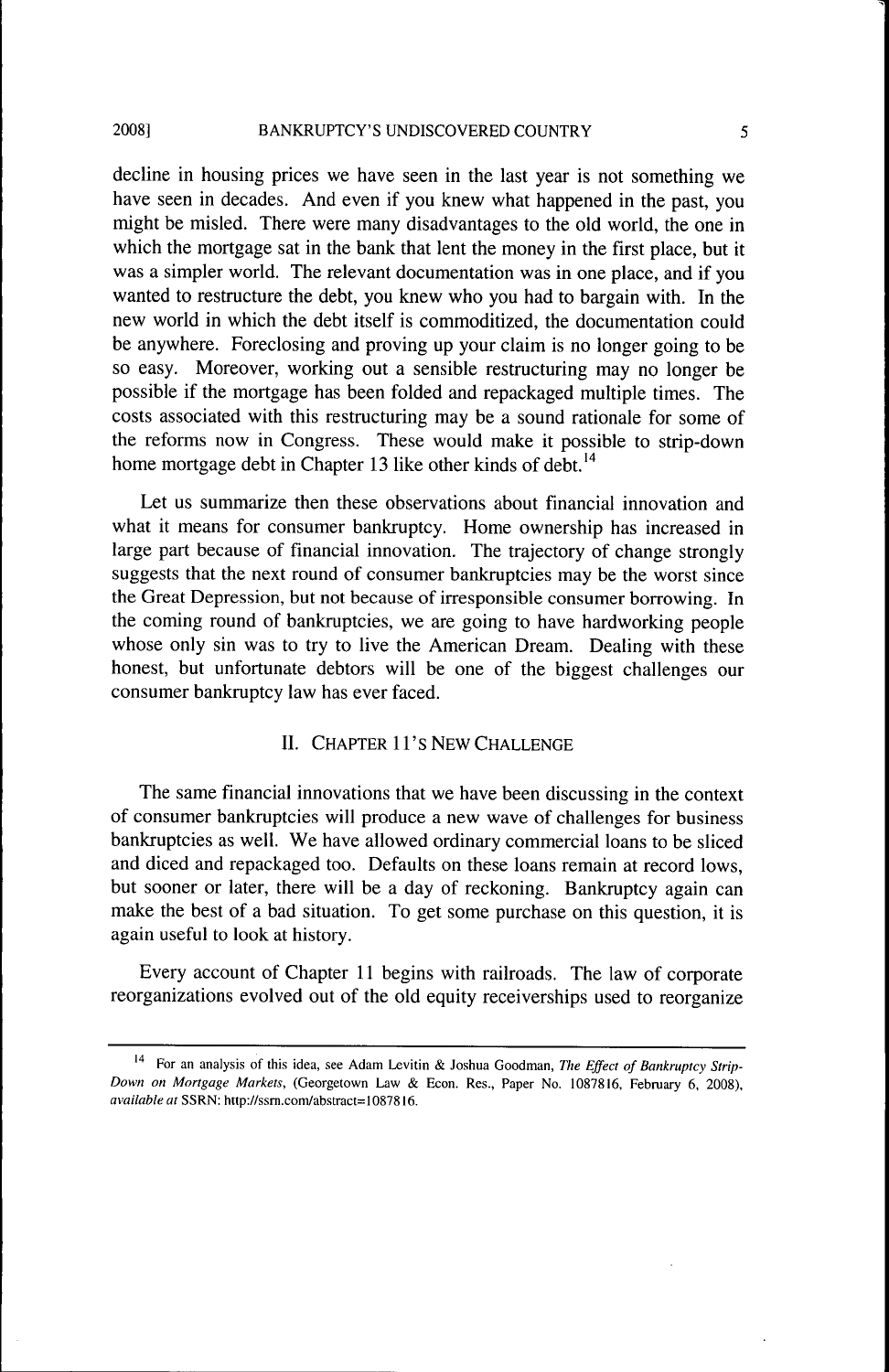6 EMORY BANKRUPTCY DEVELOPMENTS JOURNAL [Vol. 25

nineteenth-century railroads. Railroads like the *Atchinson Topeka & Santa Fe* turned an operating profit, but could not hope to recoup their construction costs, costs that ran into the hundreds of millions of dollars back when a hundred million dollars was real money. Their assets were being put to their highest and best use. Indeed, the iron rails and wooden ties connecting two cities had no use other than as a railroad.

There were but limited options for dealing with financially distressed railroads in the nineteenth century.<sup>15</sup> The prospect of a piecemeal sale—first left hand rails and then the right hand ones—was enormously destructive. But a cash sale of the whole business was simply out of the question. No single individual or group of individuals could amass sufficient capital. The law of corporate reorganizations came into being as a result. Lawyers and the investment bankers who sold the bonds in the first instance created it by extending the existing legal device of an equity receivership. Modem Chapter 11—with its automatic stay and its plans of reorganization and its absolute priority rule—derives its essential features from the equity receivership. But do we still have railroads? Perhaps not.

First, we need to worry less about destroying value through a piecemeal liquidation. In a service-oriented economy, the assets walk out the door at five o'clock. These businesses are fundamentally different from railroads. You can assemble and disassemble and outsource more easily. And I'm not just talking about sweaters and children's pajamas. Boeing's new 787 Dreamliner is being assembled in Seattle, but its components are being made elsewhere. Indeed, a third is from Japan.<sup>16</sup> New model Chevys have engines made in China.<sup>17</sup>

In addition, we now have many more winner-take-all markets. At work is something called the gazelle principle. You have a herd of beautiful gazelles that run across the African plain. Lions are their only enemy. Scientists have a special term for the really fast gazelle that is just a little bit slower than the others: Dinner! Today, a business venture may be unable to cover its expenses if the market provides an alternative way to make the same goods just a little bit cheaper. The businesses that fail today may be more likely to lack going-

<sup>&</sup>lt;sup>15</sup> See Douglas G. Baird & Robert K. Rasmussen, *The End of Bankruptcy*, 55 STAN. L. REV. 751, 758–60 (2002).

<sup>&</sup>lt;sup>16</sup> See Peter Pae, *Japanese Helping 787 Take Wing*, L.A. TIMES, May 9, 2005, at Cl.<br><sup>17</sup> Jan Austan *Jipdang Chamis Hood, Some Impares from China and Japan*, N.Y. Th

<sup>&</sup>quot; Ian Austen, *Under a Chevy's Hood. Some Innards from China and Japan,* N.Y. TIMES, Mar. 26, 2008, atDl.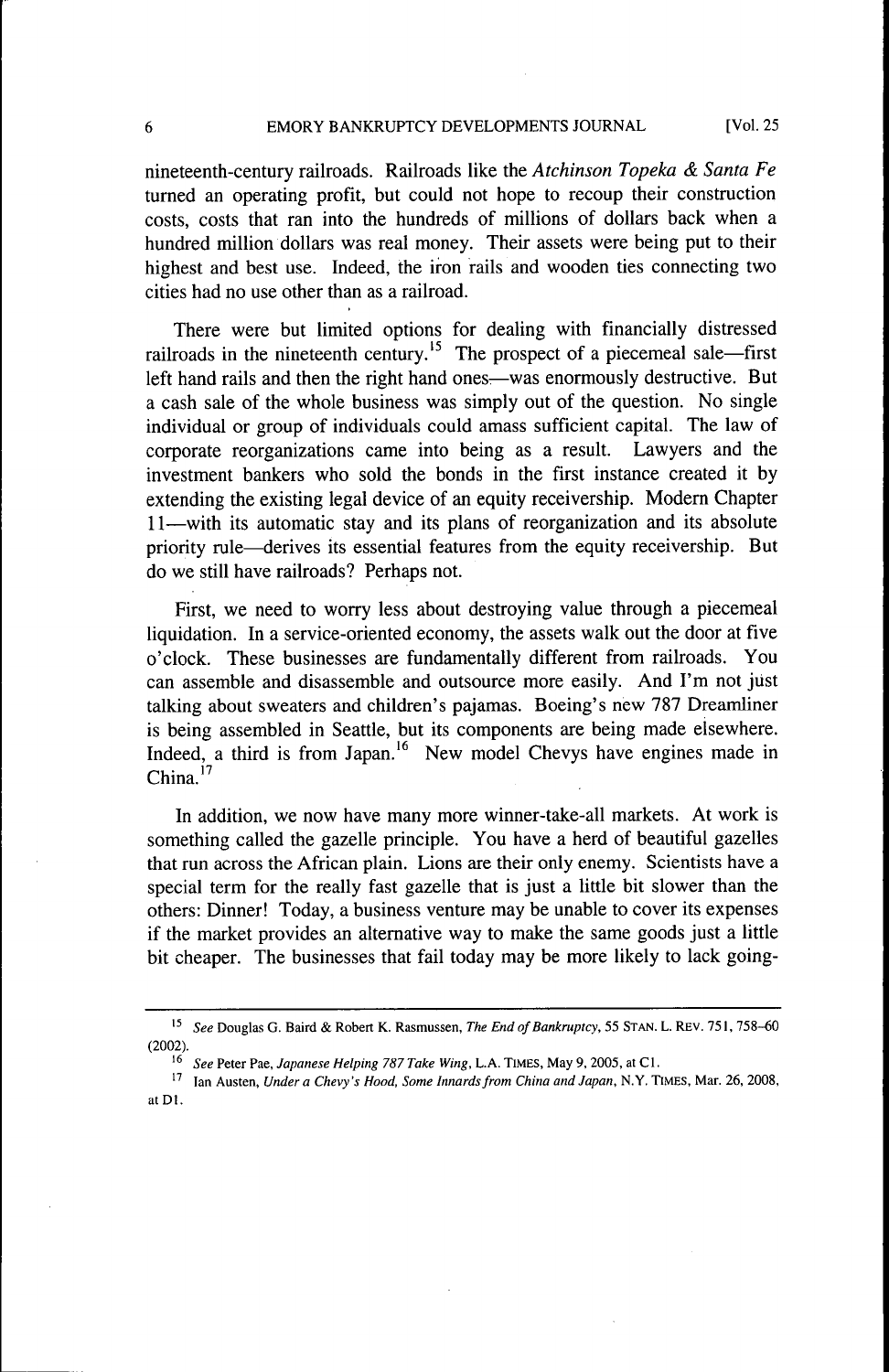concern value and cannot compete in the marketplace no matter how they are restructured.

Moreover, capital markets themselves have changed. Markets are far, far more liquid than they once were. When things go.badly, you can have a market sale. In the equity receivership, no actual sale of the whole business could take place. Today, sales are part of the warp and woof of Chapter 11 practice. Indeed, the majority of large Chapter 11 cases end up as sales.<sup>18</sup> Sometimes the whole point of filing for Chapter 11 is to use the bankruptcy court as a way of selling their assets to the highest bidder, whether piecemeal or as a going concern. The bankruptcy judge has become auctioneer. In many other cases, a new owner comes into being simply by buying up the fulcrum securities. If we take a snapshot of the business before and after Chapter 11, we would not be able to tell whether there has been a Chapter 11 or a traditional corporate-control transaction.

The old shareholders are gone, as are the old managers and the old board; in addition, the business may be folded into another. New managers run a business whose operations have been streamlined and whose workforce has been reduced. The process itself resembles the takeover battles we see outside of bankruptcy. Corporate raiders square off against each other in a bidding war, just as they would in a hostile takeover. Lawyers shuttle between their offices in New York and a courtroom in Wilmington. Chapter 11 has morphed into a branch of the law governing mergers and acquisitions. But bankruptcy can change in this way and still be true to its core mission. The Code was not designed to put so much weight on § 363 going concern sales and we need to make sure that, if it is the right thing to do, we do it, and we do it well.

The dynamics I have just talked have been what we have seen in large Chapter 11s for the first half of this decade. What is financial innovation going to do to bankruptcy over the next few years? It is hard to say. Again to quote Yogi Berra:

# It's tough to make predictions, especially about the future.<sup>19</sup>

But let us speculate. Let us start with some of the most obvious new kids on the block and how this is going to change things.

<sup>&#</sup>x27;\* *See* Douglas G. Baird & Robert K. Rasmussen, *Chapter 11 at Twilight,* 56 STAN. L. REV. 673, 675-77 (2003).

<sup>&</sup>lt;sup>19</sup> See Famous Quotes and Quotations, http://www.famous-quotes-and-quotations.com/yogi-berra-quotes. html (last visited Oct. 4, 2008).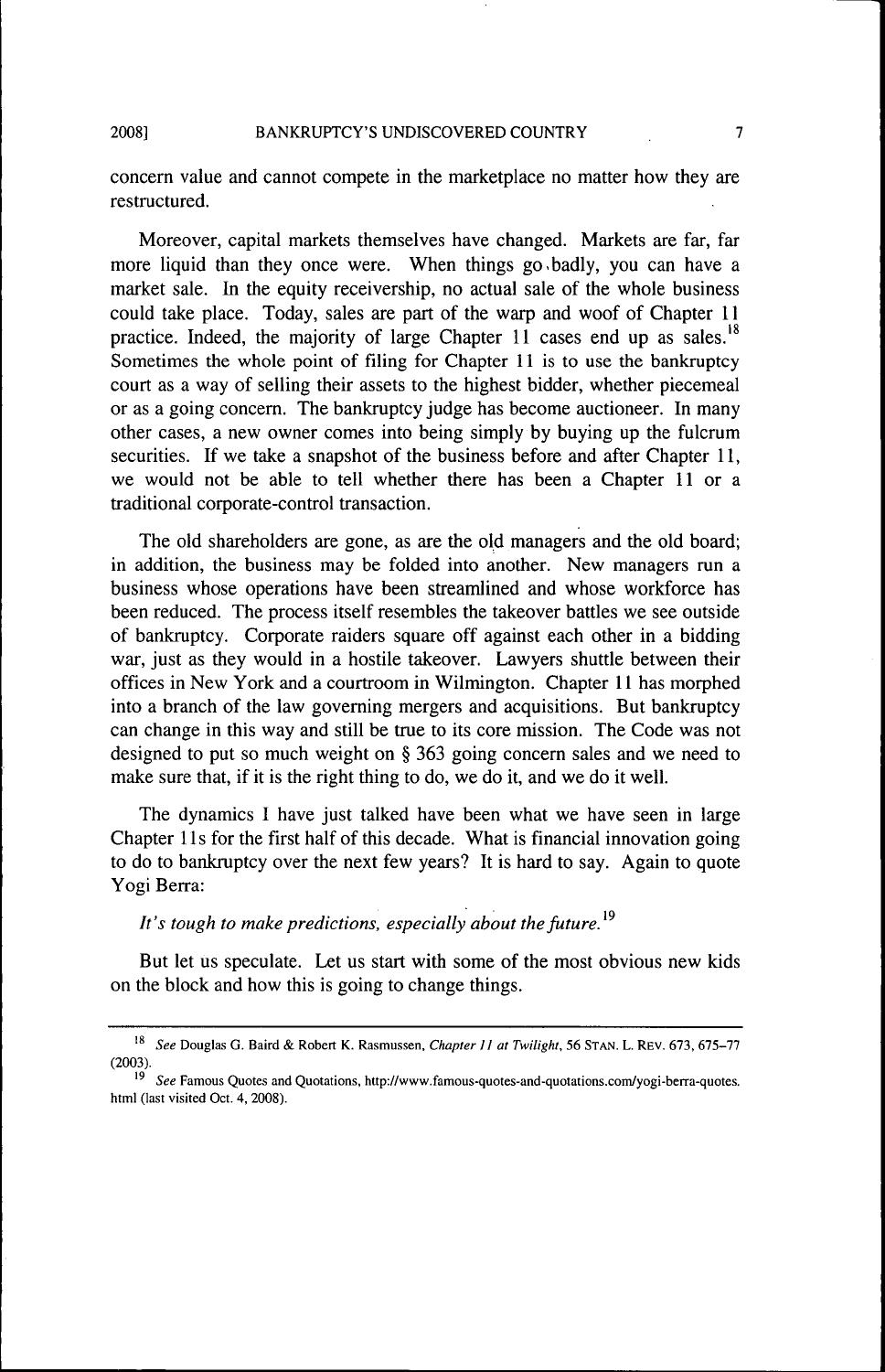In 2001, second-lien loan volume was minuscule. By 2006, it was \$29 billion.<sup>20</sup> Now second liens are occupying large parts of the capital structure of many businesses, especially in the middle market. Companies are so highly leveraged with second liens that these cases are going to be administratively insolvent from the start. The trade creditors, the workers, the retirees are all out of the money from the get-go and everyone knows it. The Chapter 11 is exclusively for the benefit of secured creditors. They may well pay the exclusively for the benefit of secured creditors. They may well pay the<br>workers and the trade but only because they feel like it only because it is in workers and the trade, but only because they feel like it, only because it is in<br>their celf-interect their self-interest.

Can the first- and second-lien holders come in to the bankruptcy court and say, "We would like you to do this reorganization for us. Don't pay any attention to the trade or the workers or anyone else but us. We understand that we need to fund the case to pay administration expenses and anyone else who can make nuisances of themselves, but that is what carveouts are for. $"^{21}$  How are bankruptcy judges going to react when you appear and tell them they have to run a big Chapter 11 exclusively for the benefit of secured creditors?<sup>22</sup> If it is any comfort, this is not the first time we have seen this. The railroad equity receiverships were the same. The railroads were top-heavy with secured debt, and general creditors were entitled to nothing. Again, the only thing new in the world is the history you never learned.

There is another question I have about second liens. The intercreditor agreement is going to define the dynamics of the case.<sup>23</sup> When you have allowed a second lien, your first is only as good as your intercreditor agreement. We all know that second liens have gotten progressively less silent over time. And how vigorously negotiated was *your* intercreditor agreement? Let me ask the question this way. Did the same lawyer represent both the firstand second-lien holders in the deal? If so, you are depending on a deal your lawyer negotiated *with himself.*

<sup>^&#</sup>x27;^ *See* Gary D. Chamblee, *Reducing Battles Between First and Second Lien Holders Through Intercreditor Agreements: The Role of The New ABA Model Intercreditor Agreement Task Force,* 12 N.C. BANKING INST. 1 (Mar. 2008).

<sup>&</sup>lt;sup>21</sup> For a discussion of carve outs, see Richard B. Levin, *Almost All You Ever Wanted to Know About Carve Out,* 76 AM. BANKR. L.J. 445 (2002).

<sup>&</sup>lt;sup>22</sup> See George W. Kuney, *Hijacking Chapter II*, 21 EMORY BANKR. DEV. J. 19, 24-25 (2004) ("secured creditors capitalizing upon agency problems to gain the help of insiders .. . the chapter 11 process and essentially create[d] a federal unified foreclosure process").

<sup>&</sup>lt;sup>23</sup> See C. Edward Dobbs, *Negotiating Points in Second Lien Financing Transactions*, 4 DEPAUL BUS. & COMM. L.J. 189(2006).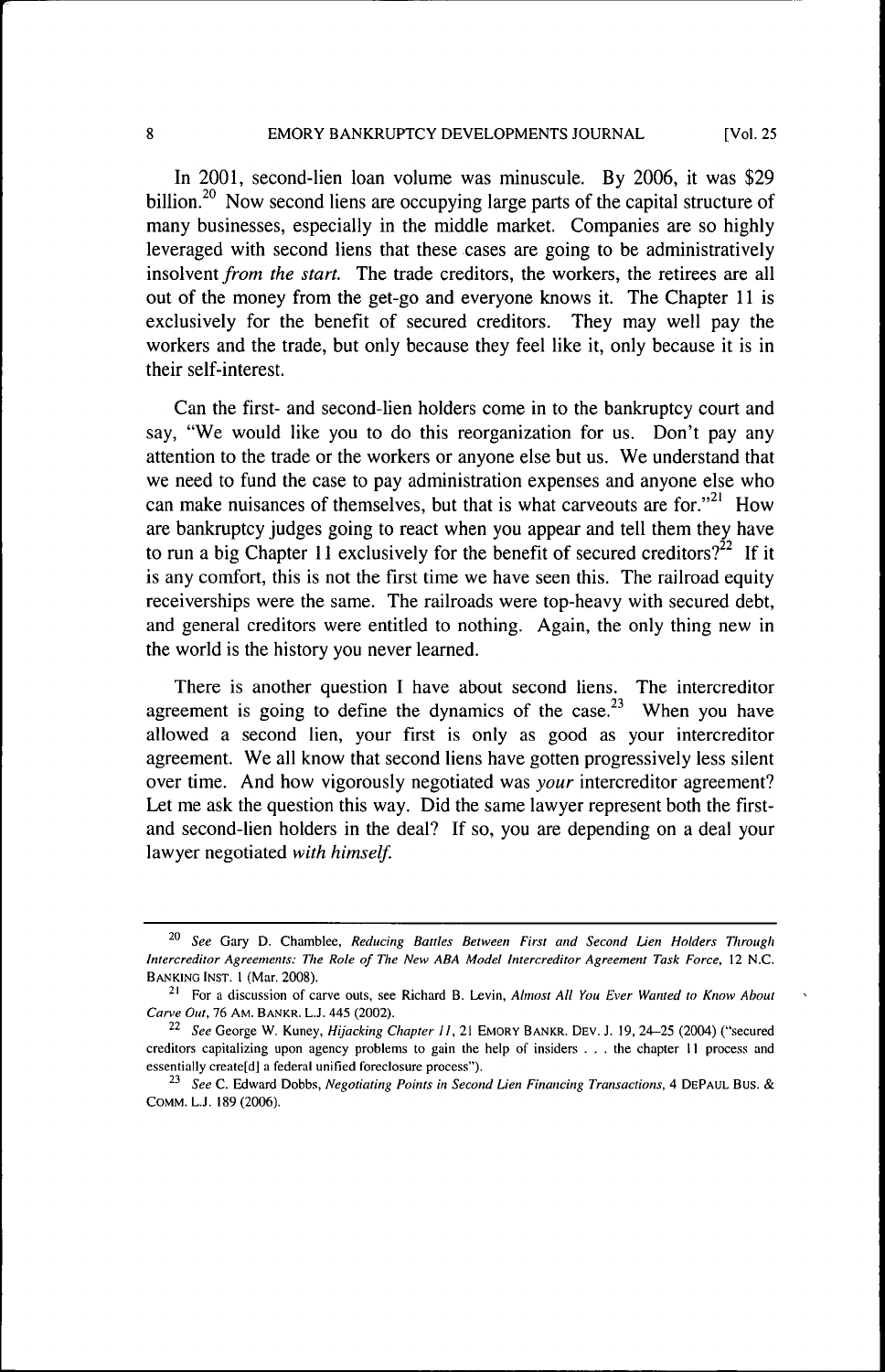First-lien holders perhaps should not be sleeping so comfortably at night. The problem is not even what terms of the intercreditor agreement are, but rather how much wiggle room do they give the second lien holder. Maybe he has consented to the dip loan or has waived the right to object to the use of cash collateral, but is he really going to be stopped from making objections?

But there is yet another force at work that is especially scary. We are now going to be dealing with derivatives, credit default swaps, total return swaps, CLOs, and intricate capital structures all created by a twenty-eight-year-old physicist with absolutely no business experience. These devices turn the comfortable world we used to know upside down. The record owner you are negotiating with may have engaged in swap and derivative transactions such that, far from being long in the relevant position, he is short. You think you and he are working together trying to solve the firm's problems, but you are really negotiating with someone *who is better off if the firm blows up.*

The credit default swap market now has a notional amount over \$60 trillion dollars.<sup>25</sup> We can have someone who is long or short the debt in a particular company by many times the amount of its total debt. I have been reassured by the people who do these deals that these new fangled derivatives will not create any problems for the bankruptcy system. They may be right. *And some day pigs mayfly.*

And I haven't even begun to talk about claims trading here. Even if you aren't on the creditors committee, you have been knee-deep in negotiations from the get-go. You know all sorts of stuff that outsiders don't. How do you not have inside information? How can you trade? In recent years, we have seen the rise of so-called "Big Boy" letters. Just as the five-year-old seeking new responsibilities attests that he is a "big boy," so too an investor can give up any right he might have to complain that he was taken advantage of by signing a letter to the effect that he is a big boy willing to accept whatever risks come with nondisclosure. $26$ 

*<sup>^\*</sup> See* Henry T.C. Hu & Bernard Black, *Equity and Debt Decoupling and Empty Voting II: Importance and Extensions,* 156 U. PA. L. REV. 625 (2008).

<sup>&</sup>lt;sup>25</sup> For a discussion of how credit default swaps might change bankruptcy practice, see Frank Partnoy & David A. Skeel, Jr., The Promise and Perils of Credit Derivatives, 75 U. CIN. L. REV. 1019 (2007).

<sup>^\*</sup> *See* Daniel Sullivan, *Big Boys and Chinese Walls,* 75 U. CHt. L. REV. 533 (2008).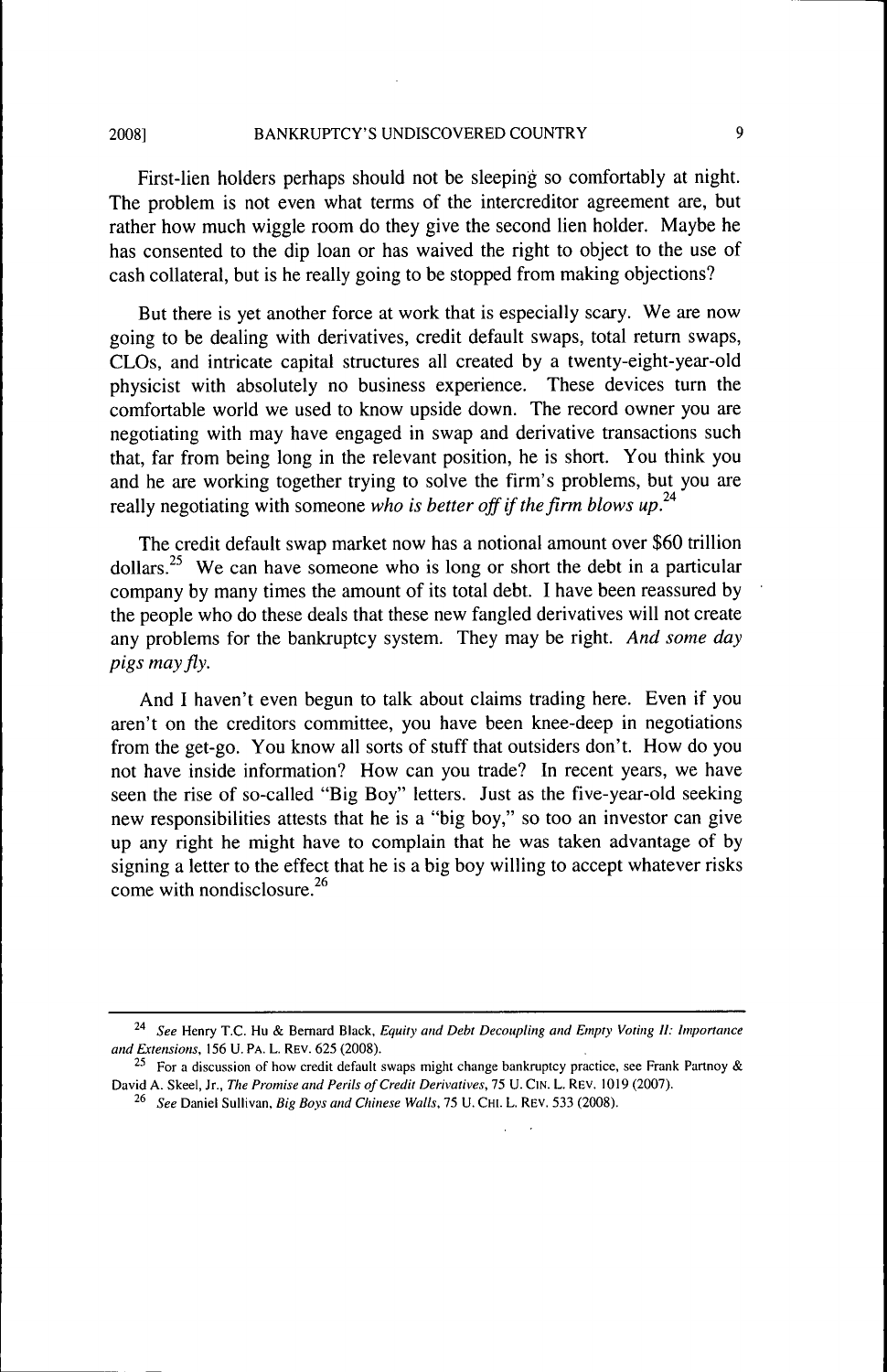## 10 EMORY BANKRUPTCY DEVELOPMENTS JOURNAL [Vol. 25

Do the securities laws allow this? Do the securities laws even apply? And if they don't, do bankruptcy judges have the power to regulate them?<sup> $2^{27}$ </sup> Where would they get this power from? And what if you trade derivative instruments, not claims of the firm itself? How can you violate *any* fiduciary duties with respect to them? I do not know the answers to any of these questions.

## **CONCLUSION**

In short, we are entering a brave, new world. This is the future of bankruptcy, its undiscovered country. In entering this unknown world, we should recall some of the most important lessons of the past. Bankruptcy law cannot make the imprudent wise and the unlucky fortunate. Nor can it insulate a poorly run business from the realities of the marketplace. Hence, the goals of bankruptcy are necessarily modest. Honest but unfortunate individuals should be given a fresh start. Corporations that have value as going concerns should be able to acquire a new capital structure, and those that cannot survive should be able to wrap up their affairs expeditiously. Bankruptcy law cannot work miracles, and more harm than good comes from seeking that which cannot be had. But if past is prologue, we can be confident that our bankruptcy system will rise to the challenges it is facing.

<sup>^&#</sup>x27; *See* Robert D. Drain & Elizabeth J. Schwartz, *Are Bankruptcy Claims Subject to the Federal Securities Laws?,* 10 AM. BANKR. INST. L. REV. 569 (Winter 2002).